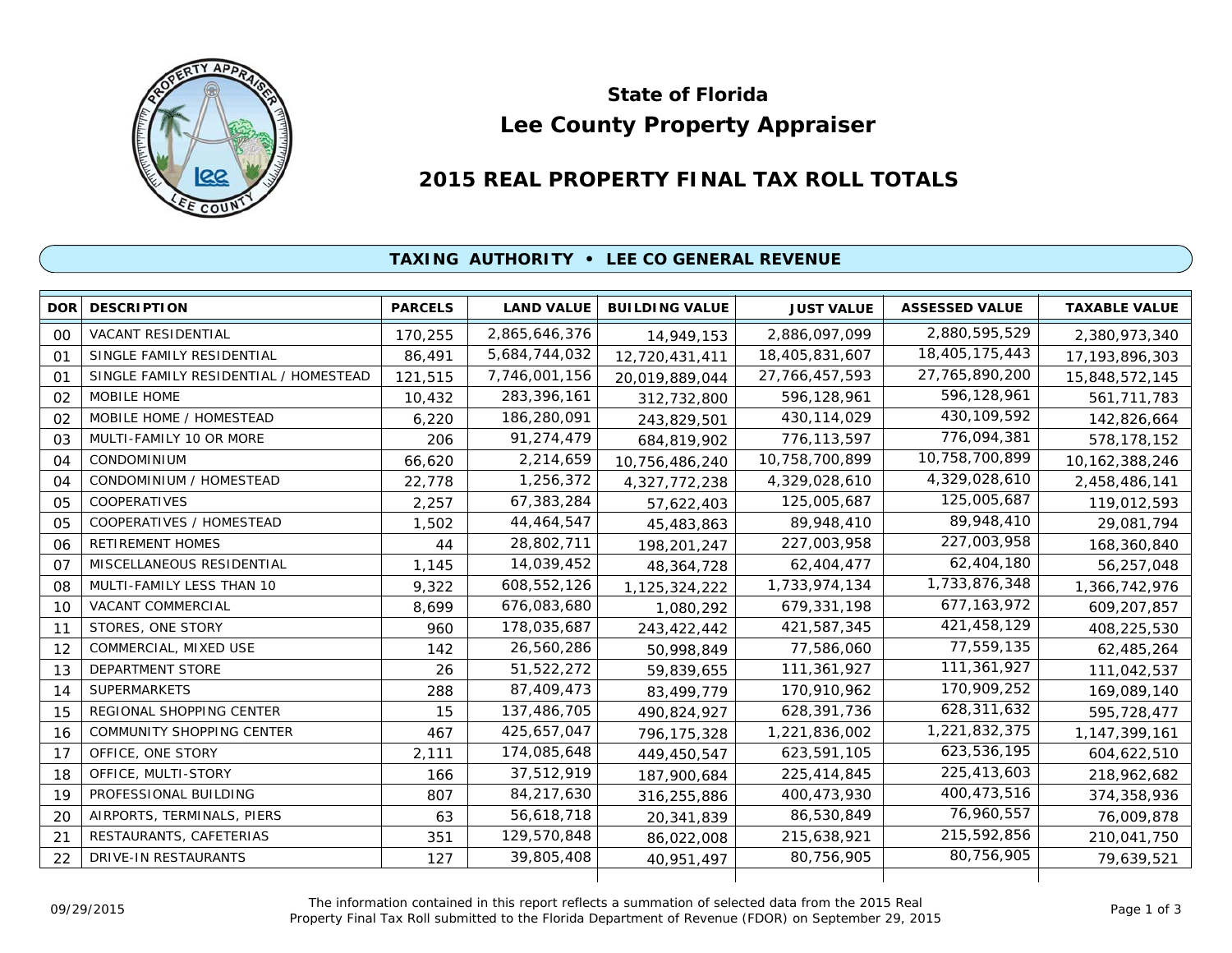## **TAXING AUTHORITY • LEE CO GENERAL REVENUE**

| 193,728,791<br>75, 752, 933<br>FINANCIAL INSTITUTIONS<br>193,728,791<br>23<br>208<br>191,798,343<br>117,975,858<br>6,034,970<br>285,708<br>42<br>6,034,970<br><b>INSURANCE COMPANY OFFICES</b><br>24<br>5,701,842<br>5,749,262<br>5,254,974<br>1,326,664<br>5,254,974<br>25<br>REPAIR SERVICE SHOPS<br>40<br>3,928,310<br>5,109,925<br>23,296,276<br>SERVICE STATIONS<br>12,475,133<br>23,296,276<br>26<br>68<br>10,821,143<br>22,919,581<br>300,444,734<br>AUTO SALES, REPAIR, ETC<br>143,363,260<br>300,865,893<br>27<br>604<br>295,201,411<br>157,081,474<br>505,201,724<br>PARKING LOTS, MH PARKS, ETC<br>366,447,714<br>505,334,786<br>28<br>160<br>500,427,459<br>138,754,010<br>76,488<br>WHOLESALE, PRODUCE, MFG<br>60,368<br>76,488<br>29<br>$\mathbf{1}$<br>16,120<br>76,488<br>1,382,414<br>863,153<br>FLORISTS, GREENHOUSES<br>1,382,414<br>8<br>1,360,575<br>30<br>519,261<br>677,963<br>567,702<br>DRIVE-IN THEATER, OPEN STADIUM<br>677,963<br>$\mathbf{1}$<br>677,963<br>31<br>110,261<br>25,967,045<br>9,058,107<br>ENCLOSED THEATER/AUDITORIUM<br>25,967,045<br>32<br>53<br>17,554,823<br>16,908,938<br>14,250,721<br>6,902,614<br>14,250,721<br>33<br>NIGHT CLUBS, LOUNGES, BARS<br>49<br>13,882,899<br>7,348,107<br>23,785,351<br>5,924,256<br>BOWLING ALLEYS, RINKS, ARENAS<br>23,785,351<br>34<br>16<br>17,861,095<br>23,779,706<br>22,565,946<br>11,691,871<br>TOURIST ATTRACTIONS<br>22,565,946<br>35<br>14<br>10,874,075<br>21,535,228<br>7,316,958<br>4,362,477<br>RACE TRACKS<br>7,316,958<br>37<br>7,025,458<br>$\mathbf{1}$<br>2,954,481<br>133,764,092<br>72,614,335<br>GOLF COURSE, DRIVING RANGE<br>134, 158, 841<br>38<br>130<br>131,664,294<br>61,149,757<br>1,051,401,003<br>245,043,107<br>HOTELS, MOTELS<br>317<br>1,051,518,989<br>39<br>829,990,726<br>806, 357, 896<br>94,484,624<br>93,968,026<br>VACANT INDUSTRIAL<br>656<br>94,529,030<br>40<br>92,011,923<br>516,598<br>95,435,920<br>32,933,255<br>LIGHT MANUFACTURING<br>95,494,765<br>41<br>174<br>93,759,539<br>62,502,665<br>3,750,094<br>1,642,530<br><b>HEAVY INDUSTRIAL</b><br>3,750,094<br>42<br>4<br>3,667,025<br>2,107,564<br>7,314,068<br>2,121,183<br>LUMBER YARDS, SAWMILLS<br>7,314,068<br>43<br>3<br>5,192,885<br>7,221,349<br>7,621,310<br>PACKING PLANTS<br>5,010,069<br>7,799,721<br>6<br>44<br>7,621,310<br>2,611,241<br>1,776,616<br>0<br>CANNERY, BREWERY, WINERY<br>1,776,616<br>1,625,064<br>45<br>17<br>1,776,616<br>664,666<br>172,163<br>OTHER FOOD PROCESSING<br>3<br>664,666<br>631,705<br>46<br>492,503<br>7,175,850<br>MINERAL PROCESSING<br>4,980,648<br>47<br>13<br>7,175,850<br>6,974,395<br>2,195,202<br>872,338,571<br>243, 126, 891<br>873,024,633<br>WAREHOUSING, DISTRIBUTION TERMINALS<br>2,595<br>832,472,609<br>48<br>629,211,680<br>9,923,699<br>OPEN STORAGE<br>7,277,284<br>9,923,699<br>9,741,763<br>49<br>41<br>2,646,415<br>12,349,345<br><b>CROPLAND CLASS I</b><br>6,941,886<br>71,833,960<br>51<br>121<br>10,700,209<br>5,407,459<br>150,998<br>CROPLAND CLASS II<br>150,998<br>3,313,700<br>52<br>150,998<br>$\mathbf 1$<br>$\mathbf 0$<br>2,708,513<br>1,398,087<br>53<br>CROPLAND CLASS III<br>23,894,756<br>2,173,256<br>33<br>1,310,426<br>2,309,437<br>TIMBERLAND INDEX 90+<br>1,941,867<br>15,079,079<br>54<br>50<br>2,058,494<br>367,570<br>56,753,450<br>16,031,938<br><b>GRAZING LAND CLASS I</b><br>212,047,431<br>538<br>60<br>38,899,812<br>40,721,512<br>50,057,754<br><b>GRAZING LAND CLASS II</b><br>15,390,167<br>218,336,317<br>688<br>61<br>30,433,123<br>34,667,587<br>12,548,831<br>5,592,452<br><b>GRAZING LAND CLASS III</b><br>83,007,806<br>62<br>254<br>9,043,727<br>6,956,379<br>4, 182, 105<br>1,009,939<br>18,795,976<br><b>GRAZING LAND CLASS IV</b><br>63<br>65<br>2,805,444<br>3,172,166<br>3,606,894<br><b>GRAZING LAND CLASS V</b><br>1,618,334<br>55,008,898<br>64<br>96<br>2,861,424<br>1,988,560 | <b>DOR</b> | <b>DESCRIPTION</b> | <b>PARCELS</b> | <b>LAND VALUE</b> | <b>BUILDING VALUE</b> | <b>JUST VALUE</b> | <b>ASSESSED VALUE</b> | <b>TAXABLE VALUE</b> |
|--------------------------------------------------------------------------------------------------------------------------------------------------------------------------------------------------------------------------------------------------------------------------------------------------------------------------------------------------------------------------------------------------------------------------------------------------------------------------------------------------------------------------------------------------------------------------------------------------------------------------------------------------------------------------------------------------------------------------------------------------------------------------------------------------------------------------------------------------------------------------------------------------------------------------------------------------------------------------------------------------------------------------------------------------------------------------------------------------------------------------------------------------------------------------------------------------------------------------------------------------------------------------------------------------------------------------------------------------------------------------------------------------------------------------------------------------------------------------------------------------------------------------------------------------------------------------------------------------------------------------------------------------------------------------------------------------------------------------------------------------------------------------------------------------------------------------------------------------------------------------------------------------------------------------------------------------------------------------------------------------------------------------------------------------------------------------------------------------------------------------------------------------------------------------------------------------------------------------------------------------------------------------------------------------------------------------------------------------------------------------------------------------------------------------------------------------------------------------------------------------------------------------------------------------------------------------------------------------------------------------------------------------------------------------------------------------------------------------------------------------------------------------------------------------------------------------------------------------------------------------------------------------------------------------------------------------------------------------------------------------------------------------------------------------------------------------------------------------------------------------------------------------------------------------------------------------------------------------------------------------------------------------------------------------------------------------------------------------------------------------------------------------------------------------------------------------------------------------------------------------------------------------------------------------------------------------------------------------------------------------------------------------------------------------------------------------------------------------------------------------------------------------------------------------------------------------------------------------------------------------------------|------------|--------------------|----------------|-------------------|-----------------------|-------------------|-----------------------|----------------------|
|                                                                                                                                                                                                                                                                                                                                                                                                                                                                                                                                                                                                                                                                                                                                                                                                                                                                                                                                                                                                                                                                                                                                                                                                                                                                                                                                                                                                                                                                                                                                                                                                                                                                                                                                                                                                                                                                                                                                                                                                                                                                                                                                                                                                                                                                                                                                                                                                                                                                                                                                                                                                                                                                                                                                                                                                                                                                                                                                                                                                                                                                                                                                                                                                                                                                                                                                                                                                                                                                                                                                                                                                                                                                                                                                                                                                                                                                                      |            |                    |                |                   |                       |                   |                       |                      |
|                                                                                                                                                                                                                                                                                                                                                                                                                                                                                                                                                                                                                                                                                                                                                                                                                                                                                                                                                                                                                                                                                                                                                                                                                                                                                                                                                                                                                                                                                                                                                                                                                                                                                                                                                                                                                                                                                                                                                                                                                                                                                                                                                                                                                                                                                                                                                                                                                                                                                                                                                                                                                                                                                                                                                                                                                                                                                                                                                                                                                                                                                                                                                                                                                                                                                                                                                                                                                                                                                                                                                                                                                                                                                                                                                                                                                                                                                      |            |                    |                |                   |                       |                   |                       |                      |
|                                                                                                                                                                                                                                                                                                                                                                                                                                                                                                                                                                                                                                                                                                                                                                                                                                                                                                                                                                                                                                                                                                                                                                                                                                                                                                                                                                                                                                                                                                                                                                                                                                                                                                                                                                                                                                                                                                                                                                                                                                                                                                                                                                                                                                                                                                                                                                                                                                                                                                                                                                                                                                                                                                                                                                                                                                                                                                                                                                                                                                                                                                                                                                                                                                                                                                                                                                                                                                                                                                                                                                                                                                                                                                                                                                                                                                                                                      |            |                    |                |                   |                       |                   |                       |                      |
|                                                                                                                                                                                                                                                                                                                                                                                                                                                                                                                                                                                                                                                                                                                                                                                                                                                                                                                                                                                                                                                                                                                                                                                                                                                                                                                                                                                                                                                                                                                                                                                                                                                                                                                                                                                                                                                                                                                                                                                                                                                                                                                                                                                                                                                                                                                                                                                                                                                                                                                                                                                                                                                                                                                                                                                                                                                                                                                                                                                                                                                                                                                                                                                                                                                                                                                                                                                                                                                                                                                                                                                                                                                                                                                                                                                                                                                                                      |            |                    |                |                   |                       |                   |                       |                      |
|                                                                                                                                                                                                                                                                                                                                                                                                                                                                                                                                                                                                                                                                                                                                                                                                                                                                                                                                                                                                                                                                                                                                                                                                                                                                                                                                                                                                                                                                                                                                                                                                                                                                                                                                                                                                                                                                                                                                                                                                                                                                                                                                                                                                                                                                                                                                                                                                                                                                                                                                                                                                                                                                                                                                                                                                                                                                                                                                                                                                                                                                                                                                                                                                                                                                                                                                                                                                                                                                                                                                                                                                                                                                                                                                                                                                                                                                                      |            |                    |                |                   |                       |                   |                       |                      |
|                                                                                                                                                                                                                                                                                                                                                                                                                                                                                                                                                                                                                                                                                                                                                                                                                                                                                                                                                                                                                                                                                                                                                                                                                                                                                                                                                                                                                                                                                                                                                                                                                                                                                                                                                                                                                                                                                                                                                                                                                                                                                                                                                                                                                                                                                                                                                                                                                                                                                                                                                                                                                                                                                                                                                                                                                                                                                                                                                                                                                                                                                                                                                                                                                                                                                                                                                                                                                                                                                                                                                                                                                                                                                                                                                                                                                                                                                      |            |                    |                |                   |                       |                   |                       |                      |
|                                                                                                                                                                                                                                                                                                                                                                                                                                                                                                                                                                                                                                                                                                                                                                                                                                                                                                                                                                                                                                                                                                                                                                                                                                                                                                                                                                                                                                                                                                                                                                                                                                                                                                                                                                                                                                                                                                                                                                                                                                                                                                                                                                                                                                                                                                                                                                                                                                                                                                                                                                                                                                                                                                                                                                                                                                                                                                                                                                                                                                                                                                                                                                                                                                                                                                                                                                                                                                                                                                                                                                                                                                                                                                                                                                                                                                                                                      |            |                    |                |                   |                       |                   |                       |                      |
|                                                                                                                                                                                                                                                                                                                                                                                                                                                                                                                                                                                                                                                                                                                                                                                                                                                                                                                                                                                                                                                                                                                                                                                                                                                                                                                                                                                                                                                                                                                                                                                                                                                                                                                                                                                                                                                                                                                                                                                                                                                                                                                                                                                                                                                                                                                                                                                                                                                                                                                                                                                                                                                                                                                                                                                                                                                                                                                                                                                                                                                                                                                                                                                                                                                                                                                                                                                                                                                                                                                                                                                                                                                                                                                                                                                                                                                                                      |            |                    |                |                   |                       |                   |                       |                      |
|                                                                                                                                                                                                                                                                                                                                                                                                                                                                                                                                                                                                                                                                                                                                                                                                                                                                                                                                                                                                                                                                                                                                                                                                                                                                                                                                                                                                                                                                                                                                                                                                                                                                                                                                                                                                                                                                                                                                                                                                                                                                                                                                                                                                                                                                                                                                                                                                                                                                                                                                                                                                                                                                                                                                                                                                                                                                                                                                                                                                                                                                                                                                                                                                                                                                                                                                                                                                                                                                                                                                                                                                                                                                                                                                                                                                                                                                                      |            |                    |                |                   |                       |                   |                       |                      |
|                                                                                                                                                                                                                                                                                                                                                                                                                                                                                                                                                                                                                                                                                                                                                                                                                                                                                                                                                                                                                                                                                                                                                                                                                                                                                                                                                                                                                                                                                                                                                                                                                                                                                                                                                                                                                                                                                                                                                                                                                                                                                                                                                                                                                                                                                                                                                                                                                                                                                                                                                                                                                                                                                                                                                                                                                                                                                                                                                                                                                                                                                                                                                                                                                                                                                                                                                                                                                                                                                                                                                                                                                                                                                                                                                                                                                                                                                      |            |                    |                |                   |                       |                   |                       |                      |
|                                                                                                                                                                                                                                                                                                                                                                                                                                                                                                                                                                                                                                                                                                                                                                                                                                                                                                                                                                                                                                                                                                                                                                                                                                                                                                                                                                                                                                                                                                                                                                                                                                                                                                                                                                                                                                                                                                                                                                                                                                                                                                                                                                                                                                                                                                                                                                                                                                                                                                                                                                                                                                                                                                                                                                                                                                                                                                                                                                                                                                                                                                                                                                                                                                                                                                                                                                                                                                                                                                                                                                                                                                                                                                                                                                                                                                                                                      |            |                    |                |                   |                       |                   |                       |                      |
|                                                                                                                                                                                                                                                                                                                                                                                                                                                                                                                                                                                                                                                                                                                                                                                                                                                                                                                                                                                                                                                                                                                                                                                                                                                                                                                                                                                                                                                                                                                                                                                                                                                                                                                                                                                                                                                                                                                                                                                                                                                                                                                                                                                                                                                                                                                                                                                                                                                                                                                                                                                                                                                                                                                                                                                                                                                                                                                                                                                                                                                                                                                                                                                                                                                                                                                                                                                                                                                                                                                                                                                                                                                                                                                                                                                                                                                                                      |            |                    |                |                   |                       |                   |                       |                      |
|                                                                                                                                                                                                                                                                                                                                                                                                                                                                                                                                                                                                                                                                                                                                                                                                                                                                                                                                                                                                                                                                                                                                                                                                                                                                                                                                                                                                                                                                                                                                                                                                                                                                                                                                                                                                                                                                                                                                                                                                                                                                                                                                                                                                                                                                                                                                                                                                                                                                                                                                                                                                                                                                                                                                                                                                                                                                                                                                                                                                                                                                                                                                                                                                                                                                                                                                                                                                                                                                                                                                                                                                                                                                                                                                                                                                                                                                                      |            |                    |                |                   |                       |                   |                       |                      |
|                                                                                                                                                                                                                                                                                                                                                                                                                                                                                                                                                                                                                                                                                                                                                                                                                                                                                                                                                                                                                                                                                                                                                                                                                                                                                                                                                                                                                                                                                                                                                                                                                                                                                                                                                                                                                                                                                                                                                                                                                                                                                                                                                                                                                                                                                                                                                                                                                                                                                                                                                                                                                                                                                                                                                                                                                                                                                                                                                                                                                                                                                                                                                                                                                                                                                                                                                                                                                                                                                                                                                                                                                                                                                                                                                                                                                                                                                      |            |                    |                |                   |                       |                   |                       |                      |
|                                                                                                                                                                                                                                                                                                                                                                                                                                                                                                                                                                                                                                                                                                                                                                                                                                                                                                                                                                                                                                                                                                                                                                                                                                                                                                                                                                                                                                                                                                                                                                                                                                                                                                                                                                                                                                                                                                                                                                                                                                                                                                                                                                                                                                                                                                                                                                                                                                                                                                                                                                                                                                                                                                                                                                                                                                                                                                                                                                                                                                                                                                                                                                                                                                                                                                                                                                                                                                                                                                                                                                                                                                                                                                                                                                                                                                                                                      |            |                    |                |                   |                       |                   |                       |                      |
|                                                                                                                                                                                                                                                                                                                                                                                                                                                                                                                                                                                                                                                                                                                                                                                                                                                                                                                                                                                                                                                                                                                                                                                                                                                                                                                                                                                                                                                                                                                                                                                                                                                                                                                                                                                                                                                                                                                                                                                                                                                                                                                                                                                                                                                                                                                                                                                                                                                                                                                                                                                                                                                                                                                                                                                                                                                                                                                                                                                                                                                                                                                                                                                                                                                                                                                                                                                                                                                                                                                                                                                                                                                                                                                                                                                                                                                                                      |            |                    |                |                   |                       |                   |                       |                      |
|                                                                                                                                                                                                                                                                                                                                                                                                                                                                                                                                                                                                                                                                                                                                                                                                                                                                                                                                                                                                                                                                                                                                                                                                                                                                                                                                                                                                                                                                                                                                                                                                                                                                                                                                                                                                                                                                                                                                                                                                                                                                                                                                                                                                                                                                                                                                                                                                                                                                                                                                                                                                                                                                                                                                                                                                                                                                                                                                                                                                                                                                                                                                                                                                                                                                                                                                                                                                                                                                                                                                                                                                                                                                                                                                                                                                                                                                                      |            |                    |                |                   |                       |                   |                       |                      |
|                                                                                                                                                                                                                                                                                                                                                                                                                                                                                                                                                                                                                                                                                                                                                                                                                                                                                                                                                                                                                                                                                                                                                                                                                                                                                                                                                                                                                                                                                                                                                                                                                                                                                                                                                                                                                                                                                                                                                                                                                                                                                                                                                                                                                                                                                                                                                                                                                                                                                                                                                                                                                                                                                                                                                                                                                                                                                                                                                                                                                                                                                                                                                                                                                                                                                                                                                                                                                                                                                                                                                                                                                                                                                                                                                                                                                                                                                      |            |                    |                |                   |                       |                   |                       |                      |
|                                                                                                                                                                                                                                                                                                                                                                                                                                                                                                                                                                                                                                                                                                                                                                                                                                                                                                                                                                                                                                                                                                                                                                                                                                                                                                                                                                                                                                                                                                                                                                                                                                                                                                                                                                                                                                                                                                                                                                                                                                                                                                                                                                                                                                                                                                                                                                                                                                                                                                                                                                                                                                                                                                                                                                                                                                                                                                                                                                                                                                                                                                                                                                                                                                                                                                                                                                                                                                                                                                                                                                                                                                                                                                                                                                                                                                                                                      |            |                    |                |                   |                       |                   |                       |                      |
|                                                                                                                                                                                                                                                                                                                                                                                                                                                                                                                                                                                                                                                                                                                                                                                                                                                                                                                                                                                                                                                                                                                                                                                                                                                                                                                                                                                                                                                                                                                                                                                                                                                                                                                                                                                                                                                                                                                                                                                                                                                                                                                                                                                                                                                                                                                                                                                                                                                                                                                                                                                                                                                                                                                                                                                                                                                                                                                                                                                                                                                                                                                                                                                                                                                                                                                                                                                                                                                                                                                                                                                                                                                                                                                                                                                                                                                                                      |            |                    |                |                   |                       |                   |                       |                      |
|                                                                                                                                                                                                                                                                                                                                                                                                                                                                                                                                                                                                                                                                                                                                                                                                                                                                                                                                                                                                                                                                                                                                                                                                                                                                                                                                                                                                                                                                                                                                                                                                                                                                                                                                                                                                                                                                                                                                                                                                                                                                                                                                                                                                                                                                                                                                                                                                                                                                                                                                                                                                                                                                                                                                                                                                                                                                                                                                                                                                                                                                                                                                                                                                                                                                                                                                                                                                                                                                                                                                                                                                                                                                                                                                                                                                                                                                                      |            |                    |                |                   |                       |                   |                       |                      |
|                                                                                                                                                                                                                                                                                                                                                                                                                                                                                                                                                                                                                                                                                                                                                                                                                                                                                                                                                                                                                                                                                                                                                                                                                                                                                                                                                                                                                                                                                                                                                                                                                                                                                                                                                                                                                                                                                                                                                                                                                                                                                                                                                                                                                                                                                                                                                                                                                                                                                                                                                                                                                                                                                                                                                                                                                                                                                                                                                                                                                                                                                                                                                                                                                                                                                                                                                                                                                                                                                                                                                                                                                                                                                                                                                                                                                                                                                      |            |                    |                |                   |                       |                   |                       |                      |
|                                                                                                                                                                                                                                                                                                                                                                                                                                                                                                                                                                                                                                                                                                                                                                                                                                                                                                                                                                                                                                                                                                                                                                                                                                                                                                                                                                                                                                                                                                                                                                                                                                                                                                                                                                                                                                                                                                                                                                                                                                                                                                                                                                                                                                                                                                                                                                                                                                                                                                                                                                                                                                                                                                                                                                                                                                                                                                                                                                                                                                                                                                                                                                                                                                                                                                                                                                                                                                                                                                                                                                                                                                                                                                                                                                                                                                                                                      |            |                    |                |                   |                       |                   |                       |                      |
|                                                                                                                                                                                                                                                                                                                                                                                                                                                                                                                                                                                                                                                                                                                                                                                                                                                                                                                                                                                                                                                                                                                                                                                                                                                                                                                                                                                                                                                                                                                                                                                                                                                                                                                                                                                                                                                                                                                                                                                                                                                                                                                                                                                                                                                                                                                                                                                                                                                                                                                                                                                                                                                                                                                                                                                                                                                                                                                                                                                                                                                                                                                                                                                                                                                                                                                                                                                                                                                                                                                                                                                                                                                                                                                                                                                                                                                                                      |            |                    |                |                   |                       |                   |                       |                      |
|                                                                                                                                                                                                                                                                                                                                                                                                                                                                                                                                                                                                                                                                                                                                                                                                                                                                                                                                                                                                                                                                                                                                                                                                                                                                                                                                                                                                                                                                                                                                                                                                                                                                                                                                                                                                                                                                                                                                                                                                                                                                                                                                                                                                                                                                                                                                                                                                                                                                                                                                                                                                                                                                                                                                                                                                                                                                                                                                                                                                                                                                                                                                                                                                                                                                                                                                                                                                                                                                                                                                                                                                                                                                                                                                                                                                                                                                                      |            |                    |                |                   |                       |                   |                       |                      |
|                                                                                                                                                                                                                                                                                                                                                                                                                                                                                                                                                                                                                                                                                                                                                                                                                                                                                                                                                                                                                                                                                                                                                                                                                                                                                                                                                                                                                                                                                                                                                                                                                                                                                                                                                                                                                                                                                                                                                                                                                                                                                                                                                                                                                                                                                                                                                                                                                                                                                                                                                                                                                                                                                                                                                                                                                                                                                                                                                                                                                                                                                                                                                                                                                                                                                                                                                                                                                                                                                                                                                                                                                                                                                                                                                                                                                                                                                      |            |                    |                |                   |                       |                   |                       |                      |
|                                                                                                                                                                                                                                                                                                                                                                                                                                                                                                                                                                                                                                                                                                                                                                                                                                                                                                                                                                                                                                                                                                                                                                                                                                                                                                                                                                                                                                                                                                                                                                                                                                                                                                                                                                                                                                                                                                                                                                                                                                                                                                                                                                                                                                                                                                                                                                                                                                                                                                                                                                                                                                                                                                                                                                                                                                                                                                                                                                                                                                                                                                                                                                                                                                                                                                                                                                                                                                                                                                                                                                                                                                                                                                                                                                                                                                                                                      |            |                    |                |                   |                       |                   |                       |                      |
|                                                                                                                                                                                                                                                                                                                                                                                                                                                                                                                                                                                                                                                                                                                                                                                                                                                                                                                                                                                                                                                                                                                                                                                                                                                                                                                                                                                                                                                                                                                                                                                                                                                                                                                                                                                                                                                                                                                                                                                                                                                                                                                                                                                                                                                                                                                                                                                                                                                                                                                                                                                                                                                                                                                                                                                                                                                                                                                                                                                                                                                                                                                                                                                                                                                                                                                                                                                                                                                                                                                                                                                                                                                                                                                                                                                                                                                                                      |            |                    |                |                   |                       |                   |                       |                      |
|                                                                                                                                                                                                                                                                                                                                                                                                                                                                                                                                                                                                                                                                                                                                                                                                                                                                                                                                                                                                                                                                                                                                                                                                                                                                                                                                                                                                                                                                                                                                                                                                                                                                                                                                                                                                                                                                                                                                                                                                                                                                                                                                                                                                                                                                                                                                                                                                                                                                                                                                                                                                                                                                                                                                                                                                                                                                                                                                                                                                                                                                                                                                                                                                                                                                                                                                                                                                                                                                                                                                                                                                                                                                                                                                                                                                                                                                                      |            |                    |                |                   |                       |                   |                       |                      |
|                                                                                                                                                                                                                                                                                                                                                                                                                                                                                                                                                                                                                                                                                                                                                                                                                                                                                                                                                                                                                                                                                                                                                                                                                                                                                                                                                                                                                                                                                                                                                                                                                                                                                                                                                                                                                                                                                                                                                                                                                                                                                                                                                                                                                                                                                                                                                                                                                                                                                                                                                                                                                                                                                                                                                                                                                                                                                                                                                                                                                                                                                                                                                                                                                                                                                                                                                                                                                                                                                                                                                                                                                                                                                                                                                                                                                                                                                      |            |                    |                |                   |                       |                   |                       |                      |
|                                                                                                                                                                                                                                                                                                                                                                                                                                                                                                                                                                                                                                                                                                                                                                                                                                                                                                                                                                                                                                                                                                                                                                                                                                                                                                                                                                                                                                                                                                                                                                                                                                                                                                                                                                                                                                                                                                                                                                                                                                                                                                                                                                                                                                                                                                                                                                                                                                                                                                                                                                                                                                                                                                                                                                                                                                                                                                                                                                                                                                                                                                                                                                                                                                                                                                                                                                                                                                                                                                                                                                                                                                                                                                                                                                                                                                                                                      |            |                    |                |                   |                       |                   |                       |                      |
|                                                                                                                                                                                                                                                                                                                                                                                                                                                                                                                                                                                                                                                                                                                                                                                                                                                                                                                                                                                                                                                                                                                                                                                                                                                                                                                                                                                                                                                                                                                                                                                                                                                                                                                                                                                                                                                                                                                                                                                                                                                                                                                                                                                                                                                                                                                                                                                                                                                                                                                                                                                                                                                                                                                                                                                                                                                                                                                                                                                                                                                                                                                                                                                                                                                                                                                                                                                                                                                                                                                                                                                                                                                                                                                                                                                                                                                                                      |            |                    |                |                   |                       |                   |                       |                      |
|                                                                                                                                                                                                                                                                                                                                                                                                                                                                                                                                                                                                                                                                                                                                                                                                                                                                                                                                                                                                                                                                                                                                                                                                                                                                                                                                                                                                                                                                                                                                                                                                                                                                                                                                                                                                                                                                                                                                                                                                                                                                                                                                                                                                                                                                                                                                                                                                                                                                                                                                                                                                                                                                                                                                                                                                                                                                                                                                                                                                                                                                                                                                                                                                                                                                                                                                                                                                                                                                                                                                                                                                                                                                                                                                                                                                                                                                                      |            |                    |                |                   |                       |                   |                       |                      |
|                                                                                                                                                                                                                                                                                                                                                                                                                                                                                                                                                                                                                                                                                                                                                                                                                                                                                                                                                                                                                                                                                                                                                                                                                                                                                                                                                                                                                                                                                                                                                                                                                                                                                                                                                                                                                                                                                                                                                                                                                                                                                                                                                                                                                                                                                                                                                                                                                                                                                                                                                                                                                                                                                                                                                                                                                                                                                                                                                                                                                                                                                                                                                                                                                                                                                                                                                                                                                                                                                                                                                                                                                                                                                                                                                                                                                                                                                      |            |                    |                |                   |                       |                   |                       |                      |
|                                                                                                                                                                                                                                                                                                                                                                                                                                                                                                                                                                                                                                                                                                                                                                                                                                                                                                                                                                                                                                                                                                                                                                                                                                                                                                                                                                                                                                                                                                                                                                                                                                                                                                                                                                                                                                                                                                                                                                                                                                                                                                                                                                                                                                                                                                                                                                                                                                                                                                                                                                                                                                                                                                                                                                                                                                                                                                                                                                                                                                                                                                                                                                                                                                                                                                                                                                                                                                                                                                                                                                                                                                                                                                                                                                                                                                                                                      |            |                    |                |                   |                       |                   |                       |                      |